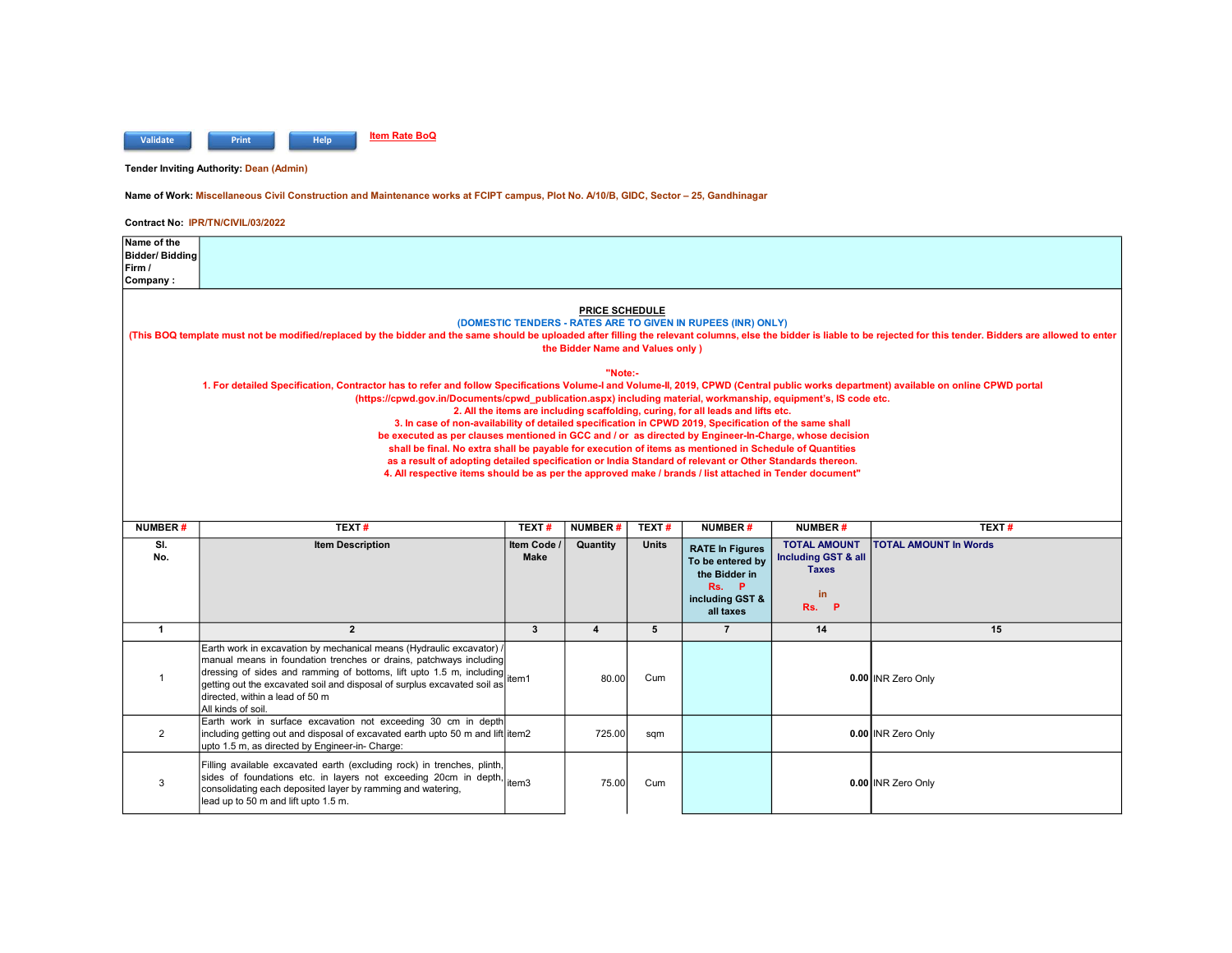| $\overline{4}$ | Providing and laying in position cement concrete of specified grade<br>excluding the cost of centering and shuttering - All work up to plinth<br>level:<br>1:3:6 (1 Cement : 3 coarse sand (zone-III) derived from natural<br>sources : 6 graded stone aggregate 20 mm nominal size derived from<br>natural sources)                                                                                                                                                                                                                                                                                                                                                                                                                                                                                                                                                                        | litem4 | 90.00   | Cum |  | 0.00 INR Zero Only |
|----------------|---------------------------------------------------------------------------------------------------------------------------------------------------------------------------------------------------------------------------------------------------------------------------------------------------------------------------------------------------------------------------------------------------------------------------------------------------------------------------------------------------------------------------------------------------------------------------------------------------------------------------------------------------------------------------------------------------------------------------------------------------------------------------------------------------------------------------------------------------------------------------------------------|--------|---------|-----|--|--------------------|
| 5              | Providing and laying in position specified grade of reinforced cement<br>concrete, excluding the cost of centering, shuttering, finishing and<br>reinforcement - All work up to plinth level : 1:1.5:3 (1 cement : 1.5 item5<br>coarse sand (zone-III) derived from natural sources : 3 graded stone<br>aggregate 20 mm nominal size derived from natural sources)                                                                                                                                                                                                                                                                                                                                                                                                                                                                                                                          |        | 9.00    | Cum |  | 0.00 INR Zero Only |
| 6              | Centering and shuttering including strutting, propping etc. and removal<br>of form for Foundations, footings, bases of columns, etc. for mass item6<br>concrete                                                                                                                                                                                                                                                                                                                                                                                                                                                                                                                                                                                                                                                                                                                             |        | 15.00   | Sqm |  | 0.00 INR Zero Only |
| $\overline{7}$ | Centering and shuttering including strutting, propping etc. and removal<br>of form for Columns, slab @ plinth level, Pillars, Piers, Abutments, litem7<br>Posts and Struts                                                                                                                                                                                                                                                                                                                                                                                                                                                                                                                                                                                                                                                                                                                  |        | 20.00   | Sqm |  | 0.00 INR Zero Only |
| 8              | Steel reinforcement for R.C.C. work including straightening, cutting,<br>bending, placing in position and binding all complete upto plinth level.<br>Thermo-Mechanically Treated bars of grade F-500D or more                                                                                                                                                                                                                                                                                                                                                                                                                                                                                                                                                                                                                                                                               | item8  | 400.00  | Kg  |  | 0.00 INR Zero Only |
| 9              | Steel work in built up tubular (round, square or rectangular hollow tubes)<br>etc.) trusses, watch tower etc., including cutting, hoisting, fixing in<br>position and applying a priming coat of approved steel primer, including<br>welding and bolted with special shaped washers etc. complete.<br>(These items are for watch towers fabrication works)<br>□ The fabrication work shall be confirm IS standard<br>□ The quoted rates should be inclusive of the all materials, labours,<br>one coat of primer, welding rods for all structural sections, bolts, itemg<br>washers, Scaffolding (Wherever necessary) as per suit and site<br>conditions with taken care of safety measures, Payment shall be made<br>only for actual material fixed at site as per standard measurement<br>(weights) only. Rolling margin and wastage shall not be paid.<br>Hot finished welded type tubes |        | 3700.00 | Kg  |  | 0.00 INR Zero Only |
| 10             | Providing and fixing mild steel round holding down bolts with nuts and<br>washer plates complete.<br>(These items are for watch towers fabrication works)<br>□ The fabrication work shall be confirm IS standard<br>$\Box$ The quoted rates should be inclusive of the all materials, labours,<br>one coat of primer, welding rods for all structural sections, bolts, item10<br>washers, Scaffolding (Wherever necessary) as per suit and site<br>conditions with taken care of safety measures, Payment shall be made<br>only for actual material fixed at site as per standard measurement<br>(weights) only. Rolling margin and wastage shall not be paid.                                                                                                                                                                                                                              |        | 85.00   | Kg  |  | 0.00 INR Zero Only |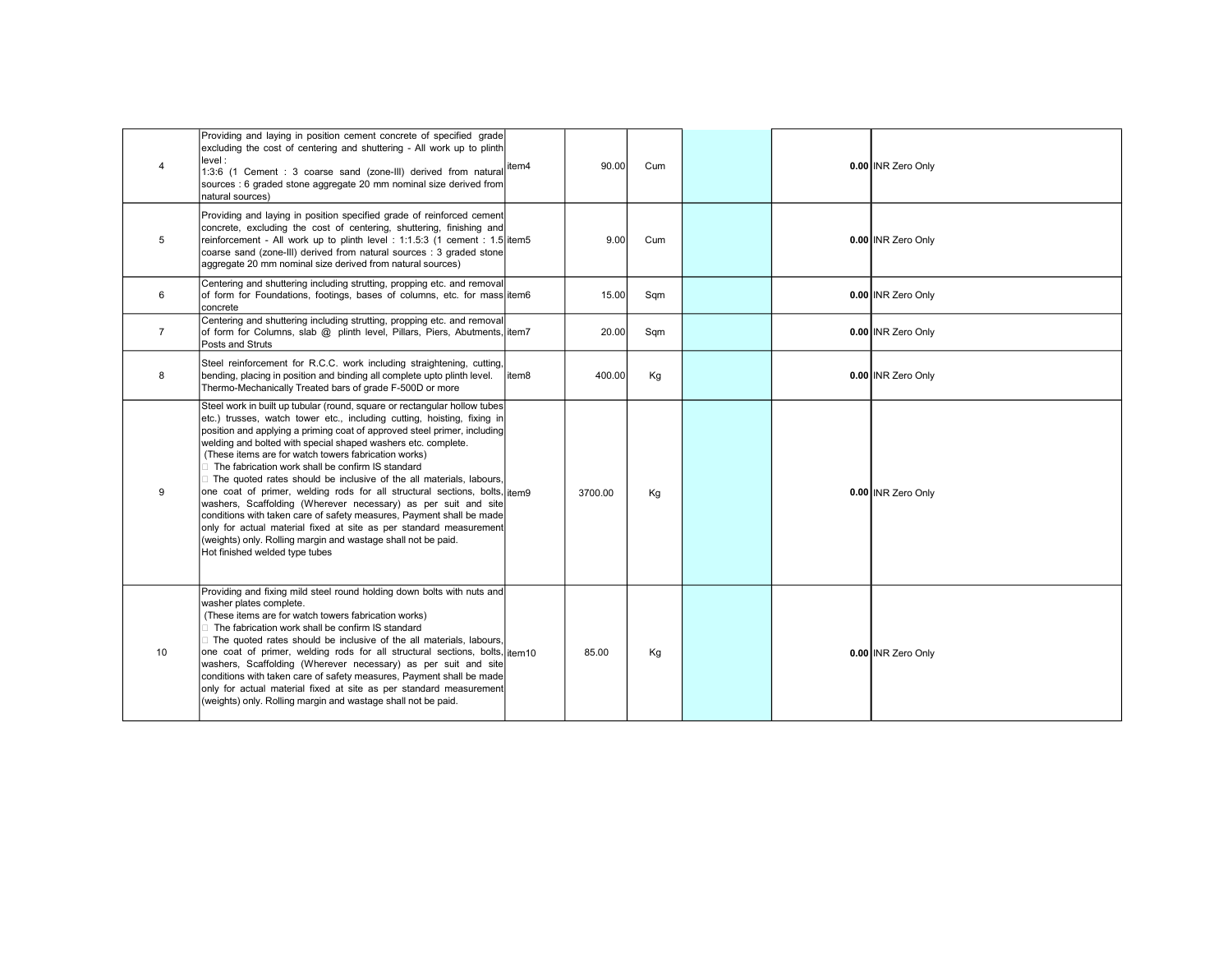| 11 | Structural steel work for base plates, qussets plates, stiffeners,<br>connecting plates etc including cutting, hoisting, fixing in position and<br>applying a priming coat of approved steel primer all complete<br>(These items are for watch towers fabrication works)<br>The fabrication work shall be confirm IS standard<br>The quoted rates should be inclusive of the all materials, labours,<br>one coat of primer, welding rods for all structural sections, bolts,<br>washers, Scaffolding (Wherever necessary) as per suit and site<br>conditions with taken care of safety measures, Payment shall be made<br>only for actual material fixed at site as per standard measurement<br>(weights) only. Rolling margin and wastage shall not be paid.                                                                                                                             | item11 | 190.00 | Kg  |  | 0.00 INR Zero Only |
|----|-------------------------------------------------------------------------------------------------------------------------------------------------------------------------------------------------------------------------------------------------------------------------------------------------------------------------------------------------------------------------------------------------------------------------------------------------------------------------------------------------------------------------------------------------------------------------------------------------------------------------------------------------------------------------------------------------------------------------------------------------------------------------------------------------------------------------------------------------------------------------------------------|--------|--------|-----|--|--------------------|
| 12 | Structural steel work for Chequered etc including cutting, hoisting,<br>fixing in position and applying a priming coat of approved steel primer<br>all complete<br>(These items are for watch towers fabrication works)<br>The fabrication work shall be confirm IS standard<br>□ The quoted rates should be inclusive of the all materials, labours,<br>one coat of primer, welding rods for all structural sections, bolts,<br>washers, Scaffolding (Wherever necessary) as per suit and site<br>conditions with taken care of safety measures, Payment shall be made<br>only for actual material fixed at site as per standard measurement<br>(weights) only. Rolling margin and wastage shall not be paid.                                                                                                                                                                            | item12 | 620.00 | Kg  |  | 0.00 INR Zero Only |
| 13 | Providing and fixing precoated galvanised iron profile sheets (size,<br>shape and pitch of corrugation as approved by Engineer-in-charge)<br>0.50 mm (+ 0.05 %) total coated thickness with zinc coating 120 grams<br>per sqm as per IS: 277, in 240 mpa steel grade, 5-7 microns epoxy<br>primer on both side of the sheet and polyester top coat 15-18 microns.<br>Sheet should have protective guard film of 25 microns minimum to<br>avoid scratches during transportation and should be supplied in single item13<br>length upto 12 metre or as desired by Engineerin- charge. The sheet<br>shall be fixed using self drilling /self tapping screws of size (5.5x 55)<br>mm) with EPDM seal, complete upto any pitch in horizontal/ vertical or<br>curved surfaces, excluding the cost of purlins, rafters and trusses and<br>including cutting to size and shape wherever required. |        | 17.00  | Sqm |  | 0.00 INR Zero Only |
| 14 | Painting with synthetic enamel paint of approved brand and<br>manufacture to give an even shade :<br>Two or more coats on new work / old work<br>Note: Measurement will be taken in Sqm of the treated/painted<br>surface area of individual members                                                                                                                                                                                                                                                                                                                                                                                                                                                                                                                                                                                                                                      | item14 | 190.00 | Sqm |  | 0.00 INR Zero Only |
| 15 | Removing dry or oil bound distemper, water proofing cement paint and<br>the like by scrapping, sand papering and preparing the surface smooth<br>including necessary repairs to scratches etc.<br>complete.<br>Notinghold.<br>Note:- Removing of emulsion paint, white wash, oil paint or enamel<br>paint for Internal wall, exterior paint on external wall (including<br>washing), wood work, steel work etc. by sand paper, wire brush, roll<br>paper etc. to reveive new painting treatments. Rates includes<br>scaffolding. Measurements will be done as per relevant IS Code.<br>Complete all as directed by EIC.                                                                                                                                                                                                                                                                   |        | 340.00 | Sqm |  | 0.00 INR Zero Only |
| 16 | Providing and applying white cement based putty two or more coat to<br>achieve required finish on wall, of approved brand and manufacturer,<br>over the plastered wall surface to prepare the surface even and<br>smooth complete.<br>Note:-for internal walls only, Rates includes scaffolding and sand<br>papering of wall after putty. The thickness of putty should be 0.25 mm<br>or more. Measurements will be done as per relevant IS Code                                                                                                                                                                                                                                                                                                                                                                                                                                          | item16 | 340.00 | Sqm |  | 0.00 INR Zero Only |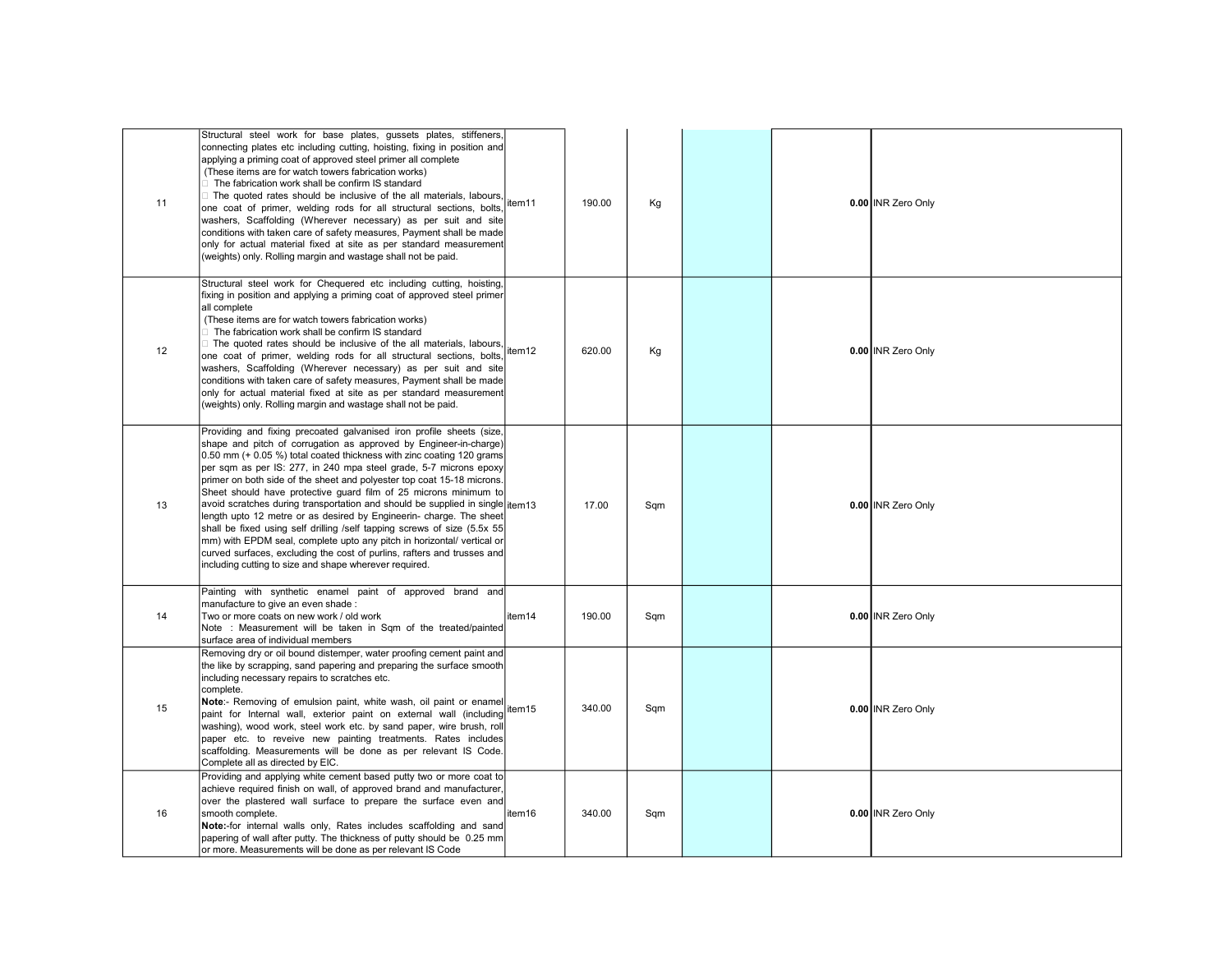| 17 | Applying one coat of water thinnable cement primer of approved brand<br>and manufacture on wall surface : Water thinnable cement primer<br>Note:- For Internal wall only, rates includes scaffolding. Measurements<br>Note:- For Internal wall only, rates includes scaffolding. Measurements<br>will be done as per relevant IS Code. Complete all as directed by EIC                                                                                                                                                                                                                                                                                                                                                                                                                                                                                                                                                                                                                        |                    | 340.00 | Sqm |  | 0.00 INR Zero Only |
|----|-----------------------------------------------------------------------------------------------------------------------------------------------------------------------------------------------------------------------------------------------------------------------------------------------------------------------------------------------------------------------------------------------------------------------------------------------------------------------------------------------------------------------------------------------------------------------------------------------------------------------------------------------------------------------------------------------------------------------------------------------------------------------------------------------------------------------------------------------------------------------------------------------------------------------------------------------------------------------------------------------|--------------------|--------|-----|--|--------------------|
| 18 | Wall painting with premium acrylic emulsion paint of interior grade,<br>having VOC (Volatile Organic Compound) content less than 50 grams/<br>litre of approved brand and manufacture, including applying additional<br>coats wherever required to achieve even shade and colour.<br>TWO coat<br>Note:- Rates includes scaffolding, crack opening and filling with<br>approved filler material. Measurements will be done as per relevant IS<br>Code. Complete all as directed by EIC                                                                                                                                                                                                                                                                                                                                                                                                                                                                                                         | item18             | 340.00 | Sqm |  | 0.00 INR Zero Only |
| 19 | Providing and laying Vitrified tiles in floor with different sizes (thickness<br>to be specified by the manufacturer), with water absorption less than<br>0.08% and conforming to IS:15622, of approved brand &<br>manufacturer, in all colours and shade, laid with cement based high<br>polymer modified quick set tile adhesive (water based) conforming to<br>IS: 15477 Type - 2T, in average 6 mm thickness, including grouting of<br>joints (Payment for grouting of joints to be made separately).<br>The tiles must be cut with the zero chipping diamond cutter only<br>Laying of tiles will be done with the notch trowel, plier, wedge, clips of<br>required thickness, leveling system and rubber mallet for placing the<br>tiles gently and easily. - Glazed vitrified tiles polished finish of size 300<br>x300 - Colour must match the existing tiles.<br>Note :- This item is for patch tiles replacing. special care shall be taken<br>to avoid damage to surrounding tiles. | item <sub>19</sub> | 10.00  | Sqm |  | 0.00 INR Zero Only |
| 20 | Dismantling tile work in floors and wall laid in cement mortar including<br>chiseling, grinding, using of cutter to make the surface dipper, stacking<br>material within 50 metres lead.<br>For thickness of tiles 10 mm to 25 mm.<br>Note :- The above spefication applied for dismantling of wall tile also.<br>This item is for patch tiles replacing. special care shall be taken to avid<br>damage to surrounding tiles.                                                                                                                                                                                                                                                                                                                                                                                                                                                                                                                                                                 | item20             | 10.00  | Sqm |  | 0.00 INR Zero Only |
| 21 | Disposal of moorum/building rubbish/ malba/ similar unserviceable,<br>dismantled or waste material by mechanical transport including<br>loading, transporting, unloading to approved municipal dumping ground<br>for lead upto 10 km for all lifts, complete as per directions of Engineer-litem21<br>in-charge.<br>Note: Suitable spce shall be identified by contractor including taking of<br>permission from local authority if any.                                                                                                                                                                                                                                                                                                                                                                                                                                                                                                                                                      |                    | 20.00  | Cum |  | 0.00 INR Zero Only |
| 22 | Providing and laying 60mm thick faciory made cement concrete<br>interlocking paver block of M -30 grade made by block making machine<br>with strong vibratory compaction, of approved size, design & shape,<br>laid in required colour and pattern over and including 50mm thick<br>compacted bed of coarse sand, filling the joints with line sand etc. all<br>complete as per the direction of Engineer-in-charge.                                                                                                                                                                                                                                                                                                                                                                                                                                                                                                                                                                          | item22             | 750.00 | Sqm |  | 0.00 INR Zero Only |